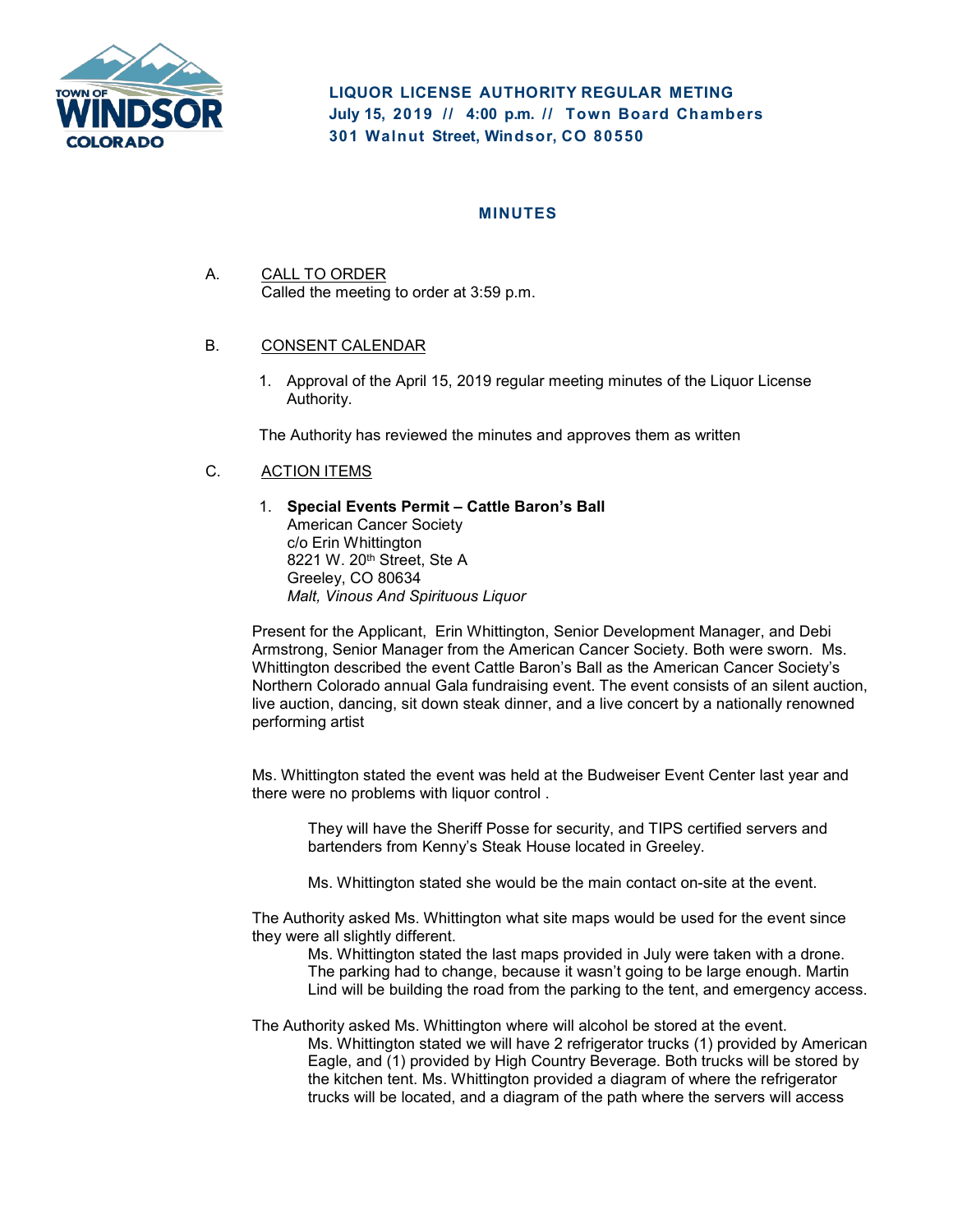alcohol. We defined a delineation for a 4 foot pathway for the serves to access alcohol from the refrigerator trucks.

Ms. Whittington clarified items on the diagrams, stating they will have a total of (3) bars, and the theme of the event will be "Drive Out Cancer" with several classic cars on display inside the tent.

Ms. Whittington stated they would post the signs at the entrance where the registration table is located. The will also have Sheriff Posse located at every exit during the event.

Ms. Whittington provided both the affidavit of notice posting, and a photo at the hearing.

No parties wished to be heard on the application and the public hearing is closed.

The Authority approved the Special Event Permit and recommended that the Applicant consults with fire protection district regarding emergency access and such..

#### 2. **Liquor License Transfer**

HoangSa, Inc. DBA Picasso And Wine 1540 Main Street, Unit 236 Windsor, CO 80550 *Beer & Wine License (City)*

The Authority swore in Phuong Pham, owner of HoangSa, Inc. DBA Picasso & Wine. The business has been established for 8 years, and will keep the same operating procedures.

Ms. Pham appeared as owner of the Applicant. She was sworn and testified that she would still be teaching the public on how to paint and sip.

The Authority asked Ms. Pham what type experience do you have with this type of business or liquor license business.

Ms. Pham stated she did not have any experience, and everything was very new to her. She has been taking over the business for the last 2 months now with private instruction from the prior owner. Ms. Pham stated she has experience serving wine, because she worked in a nail salon that has their liquor license.

The Authority asked Ms. Pham if she's been TIPS certified in the past. Ms. Pham stated; Not yet, but she would complete the course if required to.

The Authority stated she was going to require the TIPS certification due to the lack of experience, and there are allot of things that are easily overlooked.

Ms. Pham stated she has been in training with the owner since the beginning of May 2019.

The Authority asked Ms. Pham on how many employees she will have.

Ms. Pham stated that she currently has (4) employees; . all of the employees are currently working part-time, (2)teachers that only work on the weekends.

Ms. Pham stated (1) of her employees has been working for a bar.

Ms. Pham stated she would ask for ID's before anyone is served alcohol, identifying the birth date year on the ID.